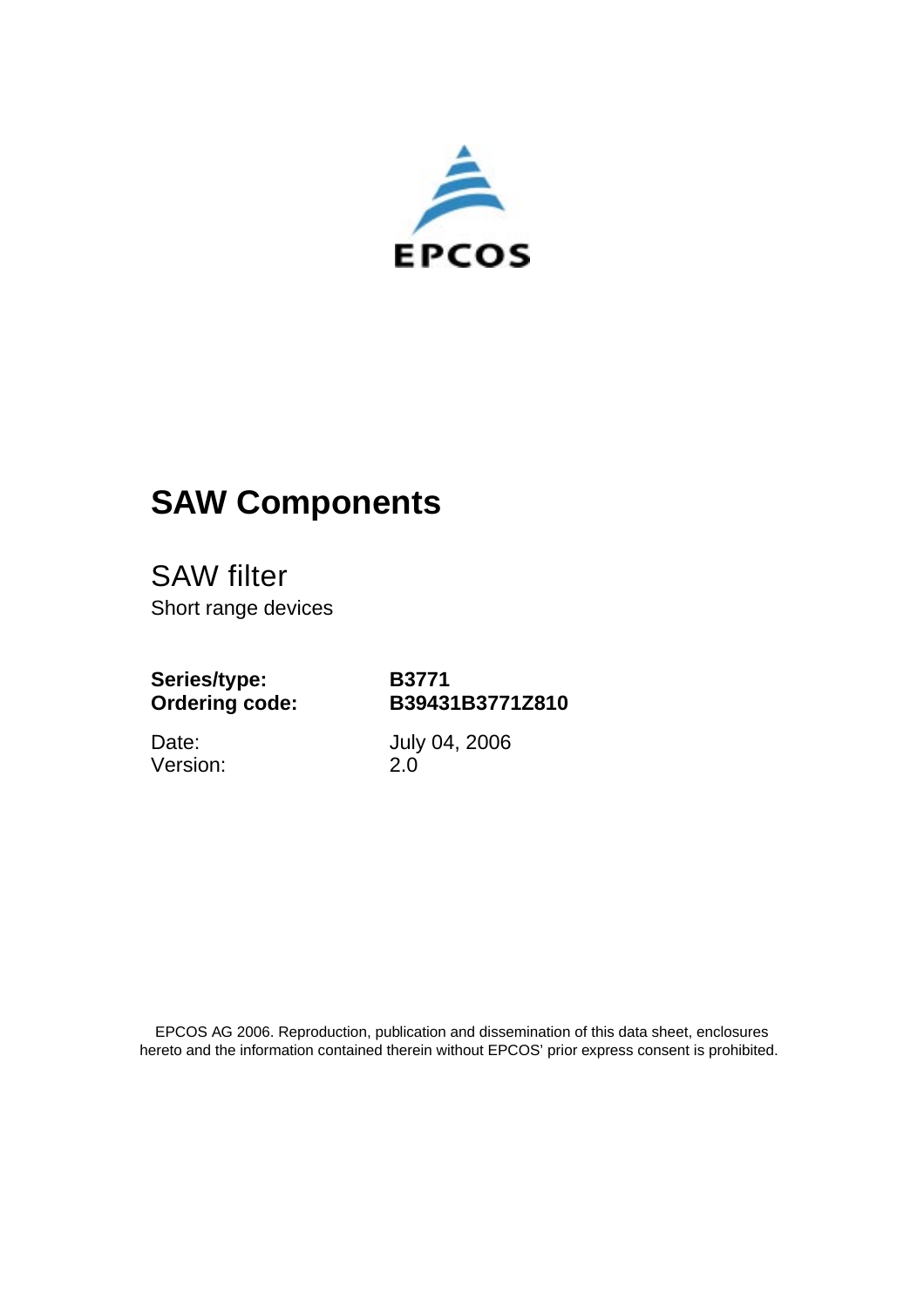

| SAW Components    |      | <b>B3771</b> |
|-------------------|------|--------------|
| <b>SAW filter</b> |      | 434.42 MHz   |
| Data sheet        | s Mo |              |

## **Application**

- Low-loss RF filter for remote control receivers
- Balanced and unbalanced operation possible



## **Features**

- Package size  $3.8 \times 3.8 \times 1.5$  mm<sup>3</sup>
- Package code QCC8B
- RoHS compatible
- Approximate weight 0.07 g
- Package for Surface Mount Technology (**SMT**)
- Ni, gold-plated terminals
- Lead free soldering compatible with J STD20C
- Passivation layer Elpas
- AEC-Q200 qualified component family
- **E**lectrostactic **S**ensitive **D**evice (**ESD**)



## **Pin configuration1)**

- 1 Input ground (recommended) or input
- 2 Input (recommended) or input ground
- 5 Output (recommended) or output ground
- 6 Output ground (recommended) or output
- 4,8 Case ground
- 3,7 to be grounded

Please read cautions and warnings and important notes at the end of this document.



<sup>1)</sup> The recommended pin configuration usually offers best suppression of electrical crosstalk. The filter characteristics refer to this configuration.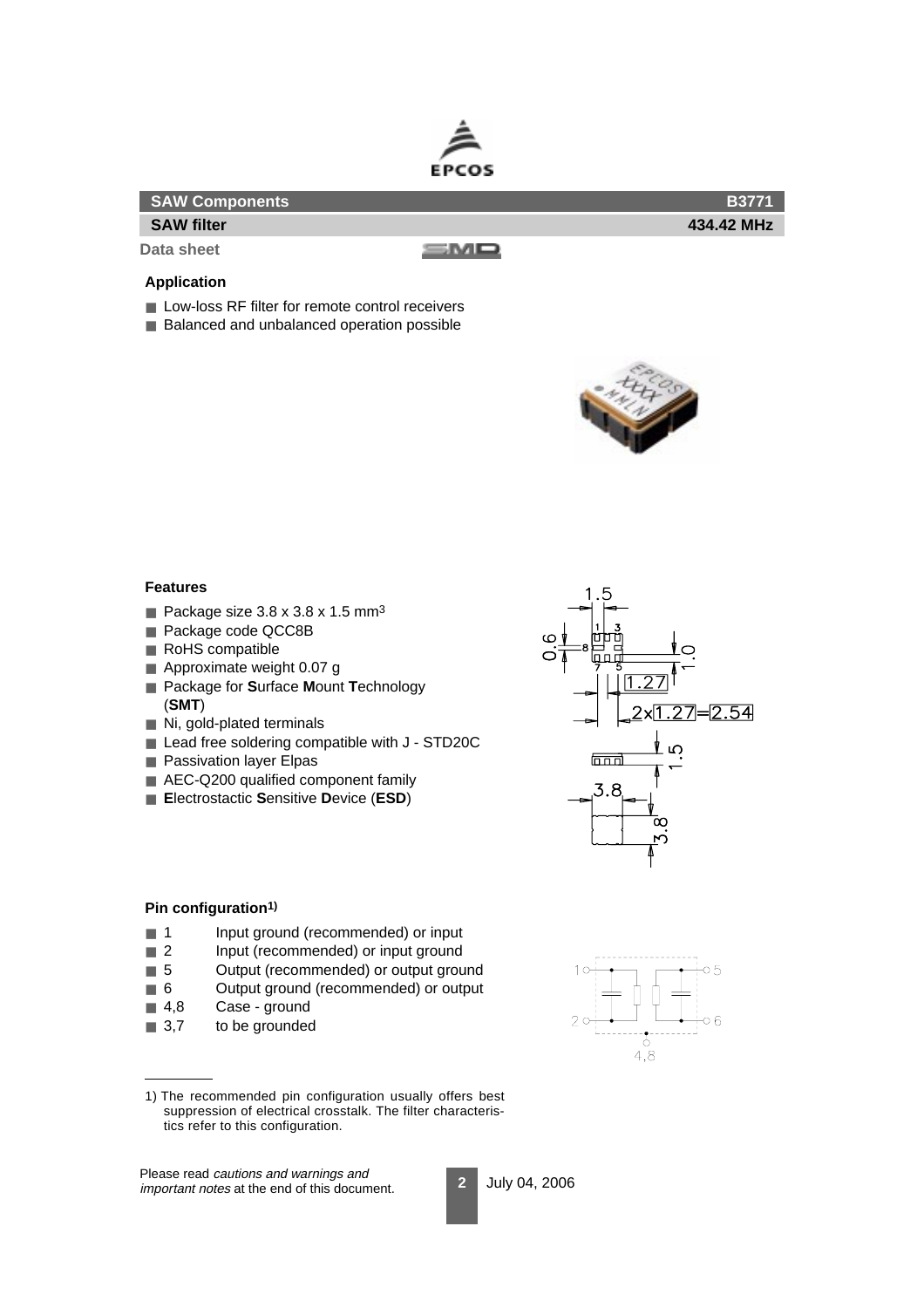

| <b>SAW Components</b>                                     |                    |                          |                                                |                          | <b>B3771</b>          |
|-----------------------------------------------------------|--------------------|--------------------------|------------------------------------------------|--------------------------|-----------------------|
| <b>SAW filter</b>                                         |                    |                          |                                                |                          | 434.42 MHz            |
| Data sheet                                                | smo                |                          |                                                |                          |                       |
| <b>Characteristics</b>                                    |                    |                          |                                                |                          |                       |
| Temperature range for specification:                      |                    | $T_A$ = -40 °C to +95 °C |                                                |                          |                       |
| Terminating source impedance:                             |                    |                          | $Z_{\rm S}$ = 50 $\Omega$ and matching network |                          |                       |
| Terminating load impedance:                               | $Z_1 =$            |                          | 50 $\Omega$ and matching network               |                          |                       |
|                                                           |                    | min.                     | typ.<br>@ 25 °C                                | max.                     |                       |
| <b>Center frequency</b>                                   | $f_{\rm C}$        |                          | 434.42                                         |                          | <b>MHz</b>            |
| (center frequency between 3 dB points)                    |                    |                          |                                                |                          |                       |
| <b>Minimum insertion attenuation</b>                      |                    |                          |                                                |                          |                       |
| including loss in matching elements                       | $\alpha_{min}$     |                          | 1.9                                            | 3.0                      | dВ                    |
| excluding loss in matching elements                       |                    |                          | 1.4                                            | 2.5                      | dB                    |
|                                                           |                    |                          |                                                |                          |                       |
| Pass band (relative to $\alpha_{\text{min}}$ )            |                    |                          |                                                |                          |                       |
| 434.26  434.58 MHz                                        |                    |                          | 0.5                                            | 2.0                      | dВ                    |
| 434.24  434.60 MHz                                        |                    |                          | 0.7                                            | 3.0                      | dB                    |
| 434.20  434.64 MHz                                        |                    |                          | 1.0                                            | 6.0                      | dВ                    |
| <b>Filter bandwidth</b>                                   |                    |                          |                                                |                          |                       |
| $\alpha_{rel} \leq 3$ dB                                  |                    | 0.62                     | 0.68                                           | 0.74                     | <b>MHz</b>            |
| <b>Relative attenuation</b> (relative to $\alpha_{min}$ ) | $\alpha_{\sf rel}$ |                          |                                                |                          |                       |
| 10.00  414.50 MHz                                         |                    | 52                       | 56                                             |                          | dB                    |
| 414.50  424.00 MHz                                        |                    | 48                       | 52                                             |                          | dB                    |
| 424.00  432.22 MHz                                        |                    | 29                       | 34                                             |                          | dB                    |
| 432.22<br>432.62 MHz                                      |                    | 24                       | 33                                             |                          | dB                    |
| 432.62  433.60 MHz                                        |                    | 17                       | 21                                             |                          | dB                    |
| 435.42  442.50 MHz                                        |                    | 18                       | 21                                             |                          | dB                    |
| 442.50  500.00 MHz                                        |                    | 40                       | 45                                             | $\overline{\phantom{0}}$ | dB                    |
| 500.00  700.00 MHz                                        |                    | 50                       | 55                                             | —                        | dB                    |
| 700.00<br>805.00 MHz                                      |                    | 45                       | 50                                             | $\overline{\phantom{0}}$ | dB                    |
| 805.00  1000.00 MHz                                       |                    | 60                       | 65                                             |                          | dB                    |
| 1000.00  2500.00 MHz                                      |                    | 55                       | 60                                             |                          | dB                    |
| Impedance for pass band matching <sup>1)</sup>            |                    |                          |                                                |                          |                       |
| $Z_{IN} = R_{IN}$    $C_{IN}$<br>Input:                   |                    |                          | 240   2.4                                      |                          | $\Omega \parallel pF$ |
| Output: $Z_{OUT} = R_{OUT}    C_{OUT}$                    |                    |                          | 240   2.4                                      |                          | $\Omega$    pF        |

1) Impedance for passband matching bases on an ideal, perfect matching of the SAW filter to source- and to load impedance (here 50 Ohm). After removal of the SAW filter the input impedance of the input and output matching network is calculated. The conjugate complex value of these characteristic impedances are the input and output impedances for flat passband. For more details we refer to EPCOS application note #4.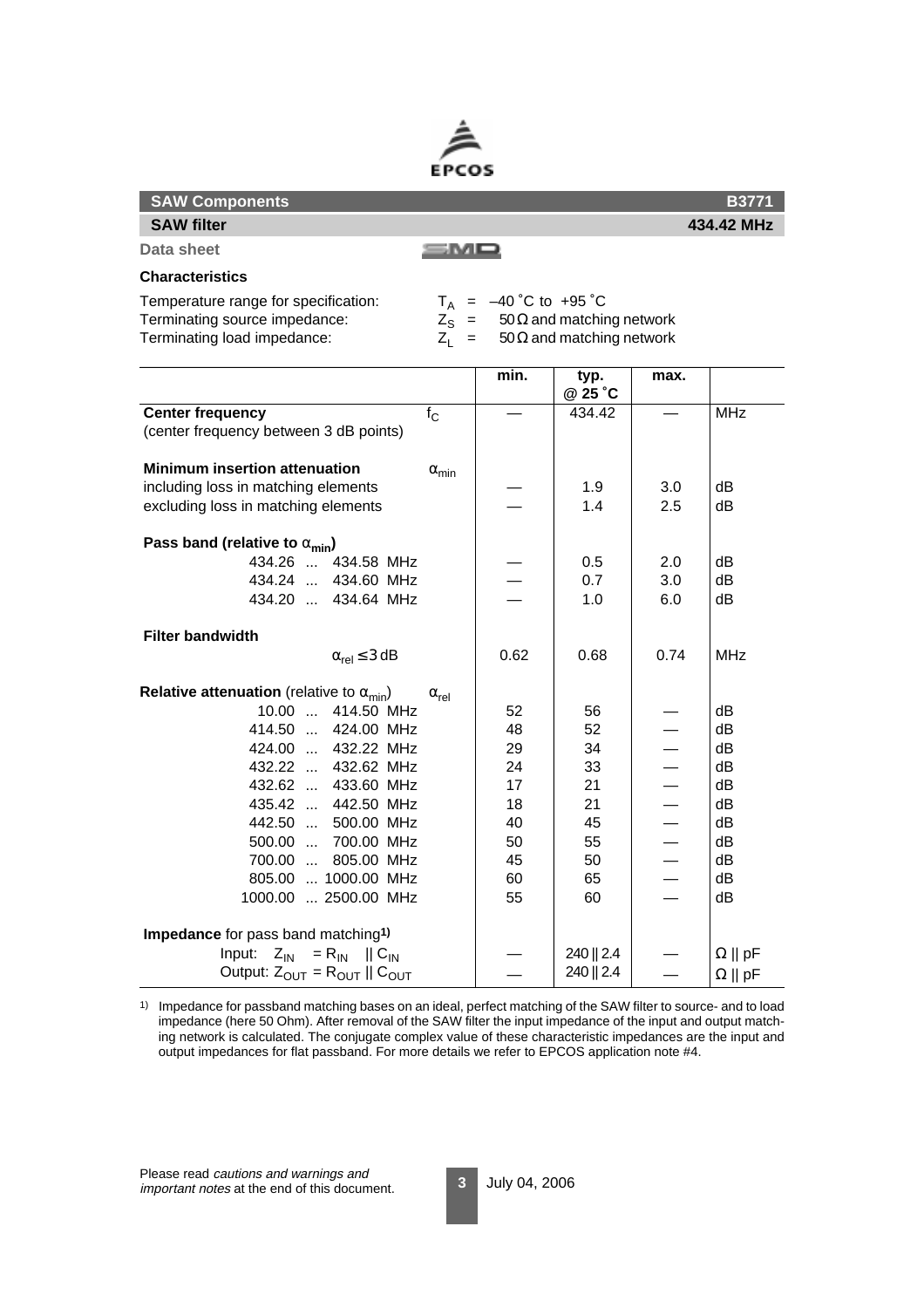

| <b>SAW Components</b> |     | <b>B3771</b> |
|-----------------------|-----|--------------|
| <b>SAW filter</b>     |     | 434.42 MHz   |
| Data sheet            | =MO |              |

# **Maximum ratings**

| Operable temperature range |                 | $-45/+120$ |     |                              |
|----------------------------|-----------------|------------|-----|------------------------------|
| Storage temperature range  | stg             | $-45/+120$ |     |                              |
| DC voltage                 | <sup>v</sup> DC |            |     |                              |
| Source power               | $P_{\rm e}$     | 10         | dBm | source impedance 50 $\Omega$ |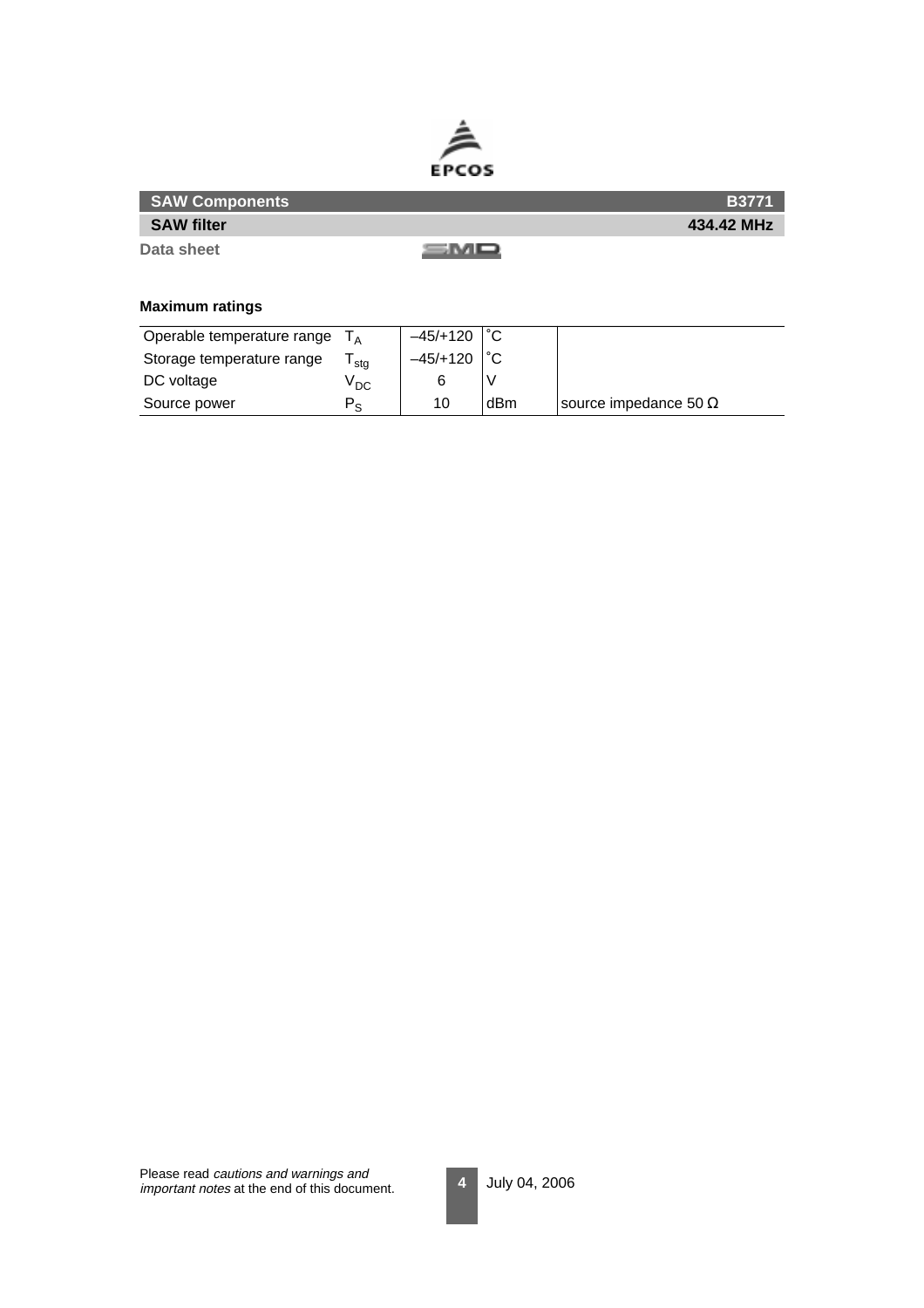

| <b>SAW Components</b> |      | <b>B3771</b> |
|-----------------------|------|--------------|
| <b>SAW filter</b>     |      | 434.42 MHz   |
| Data sheet            | SMD. |              |

**Matching network to 50** Ω (element values depend on pcb layout and equivalent circuit)



#### **Minimising the crosstalk**

For a good ultimate rejection a low crosstalk is necessary. Low crosstalk can be realised with a good RF layout. The major crosstalk mechanism is caused by the "ground-loop" problem.

Grounding loops are created if input-and output transducer GND are connected on the top-side of the PCB and fed to the system grounding plane by a common via hole. To avoid the common ground path, the ground pin of the input- and output transducer are fed to the system ground plane (bottom PCB plane) by their own via hole. The transducers' grounding pins should be isolated from the upper grounding plane.

A common GND inductivity of 0.5nH degrades the ultimate rejection (crosstalk) by 20dB.

The optimised PCB layout, including matching network for transformation to 50 Ohm, is shown here. In this PCB layout the grounding loops are minimised to realise good ultimate rejection



Optimised PCB layout for SAW filters in QCC8B package, pinning 2,5 (top side, scale 1:1)

The bottom side is a copper plane (system ground area). The input and output grounding pins are isolated and connected to the common ground by separated via holes.

For good contact of the upper grounding area with the lower side it is necessary to place enough via holes.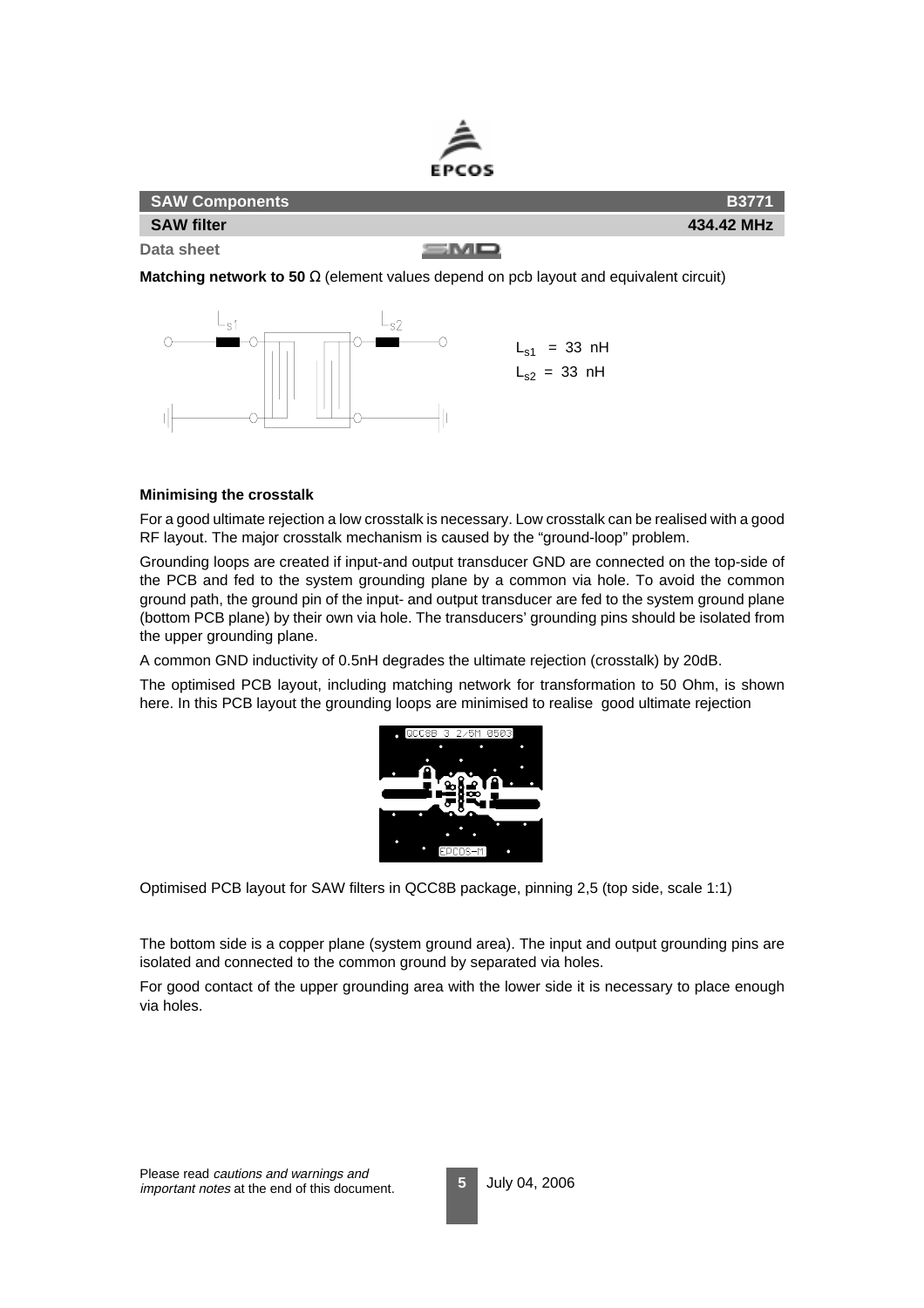

**SAW Components B3771 SAW filter 434.42 MHz Data sheet** <u>smo</u>

**Transfer function**



# **Transfer function** (wideband)



Please read cautions and warnings and important notes at the end of this document.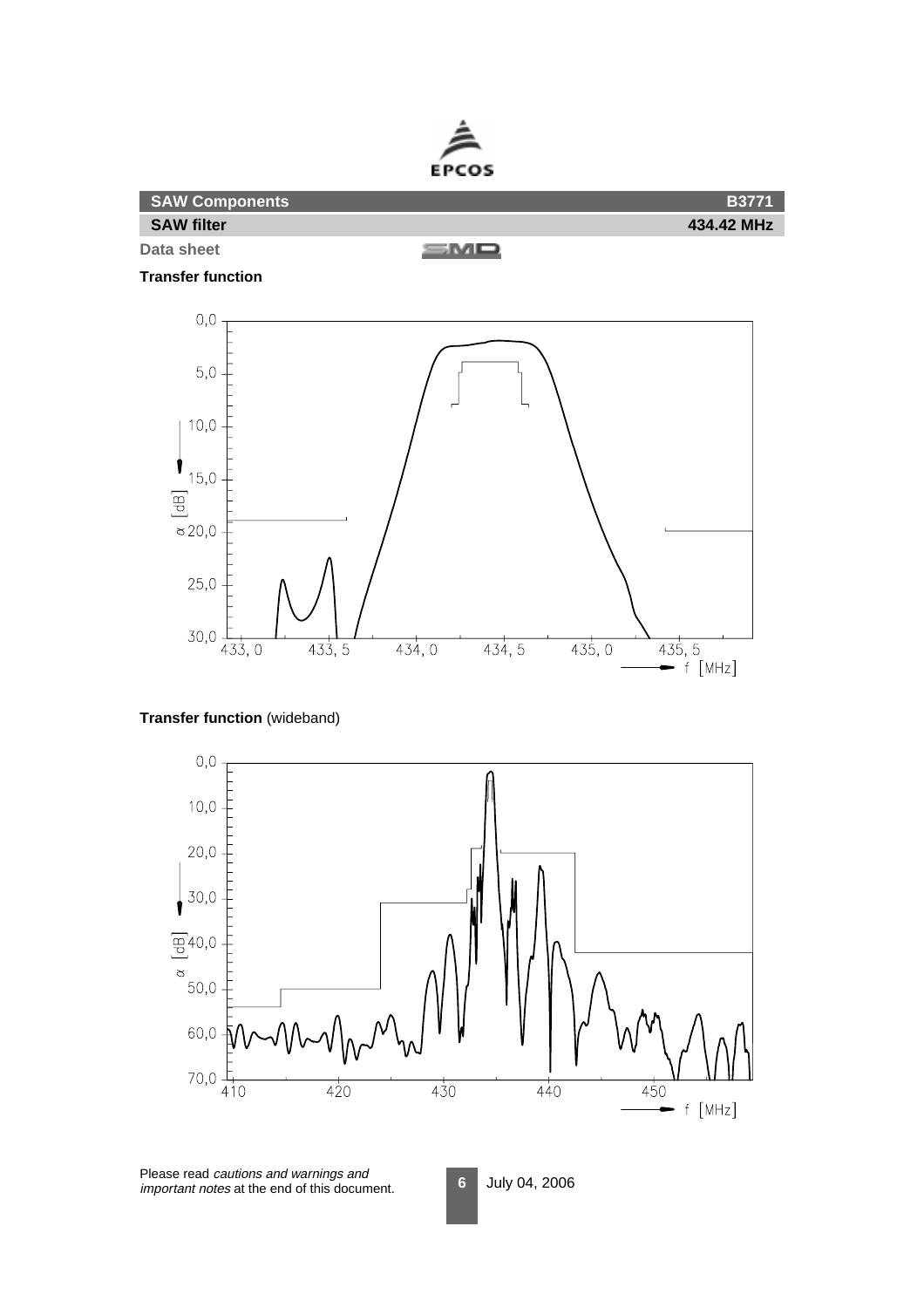



**Transfer function** (ultimate rejection)



Please read cautions and warnings and important notes at the end of this document.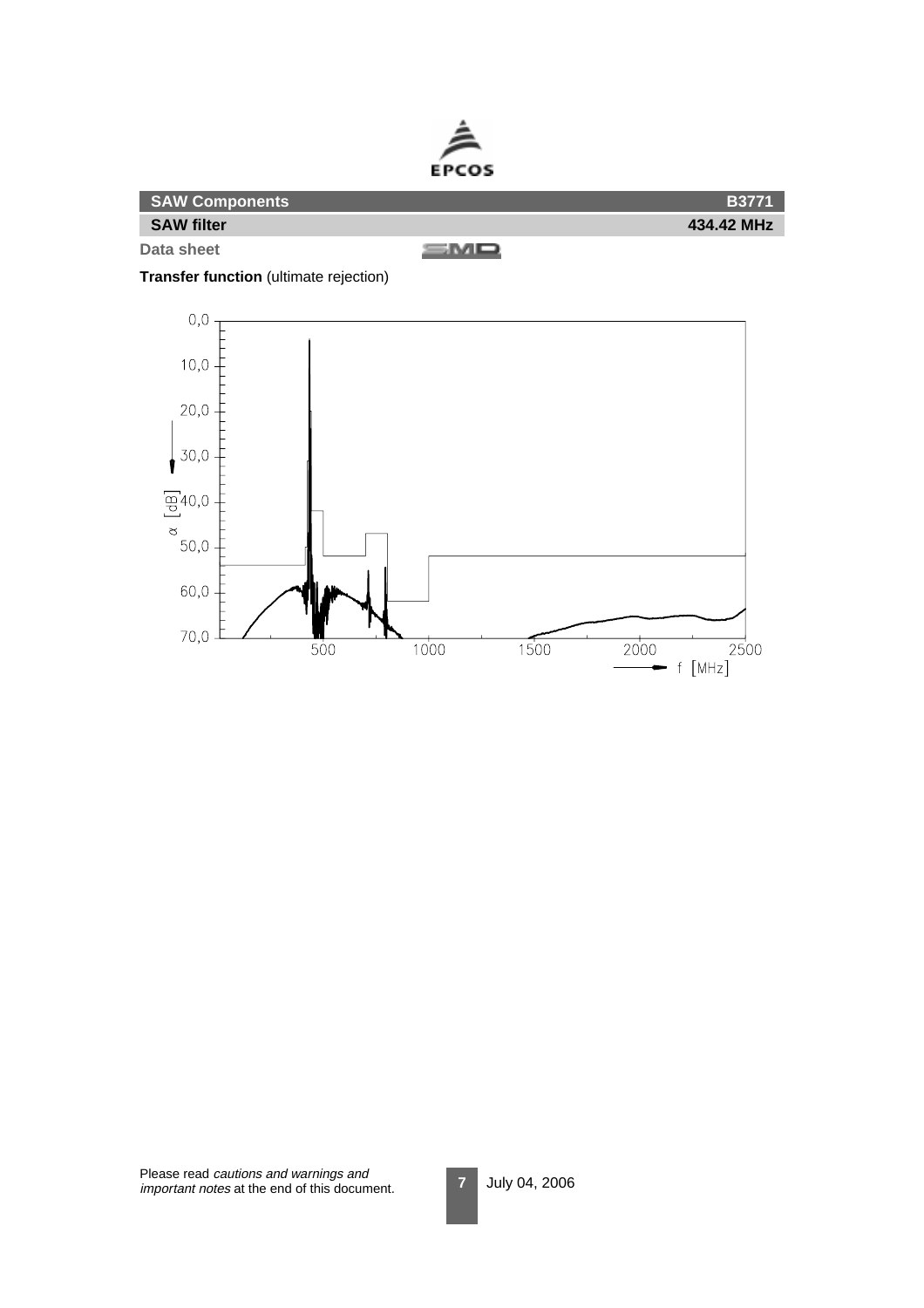

**Data sheet**

**SAW filter**

<u>smo</u>

#### **References**

| <b>Type</b>                | B3771                                                                                                                                                                                                                                                                                                                                                                                                                                                                                                                                 |
|----------------------------|---------------------------------------------------------------------------------------------------------------------------------------------------------------------------------------------------------------------------------------------------------------------------------------------------------------------------------------------------------------------------------------------------------------------------------------------------------------------------------------------------------------------------------------|
| <b>Ordering code</b>       | B39431B3771Z810                                                                                                                                                                                                                                                                                                                                                                                                                                                                                                                       |
| <b>Marking and package</b> | C61157-A7-A46                                                                                                                                                                                                                                                                                                                                                                                                                                                                                                                         |
| Packaging                  | F61074-V8167-Z000                                                                                                                                                                                                                                                                                                                                                                                                                                                                                                                     |
| Date codes                 | L_1126                                                                                                                                                                                                                                                                                                                                                                                                                                                                                                                                |
| S-parameters               | B3771_SB.s2p<br>B3771_WB.s2p                                                                                                                                                                                                                                                                                                                                                                                                                                                                                                          |
| <b>Soldering profile</b>   | S 6001                                                                                                                                                                                                                                                                                                                                                                                                                                                                                                                                |
| <b>RoHS compatible</b>     | defined as compatible with the following documents:<br>"DIRECTIVE 2002/95/EC OF THE EUROPEAN PARLIAMENT<br>AND OF THE COUNCIL of 27 January 2003 on the restriction<br>of the use of certain hazardous substances in electrical and<br>electronic equipment. 2005/618/EC from April 18th, 2005,<br>amending Directive 2002/95/EC of the European Parliament<br>and of the Council for the purposes of establishing the maxi-<br>mum concentration values for certain hazardous substances in<br>electrical and electronic equipment." |

**For further information please contact your local EPCOS sales office or visit our webpage at www.epcos.com .**

### **Published by EPCOS AG**

**Surface Acoustic Wave Components Division P.O. Box 80 17 09, 81617 Munich, GERMANY**

EPCOS AG 2006. This brochure replaces the previous edition.

For questions on technology, prices and delivery please contact the Sales Offices of EPCOS AG or the international Representatives.

Due to technical requirements components may contain dangerous substances. For information on the type in question please also contact one of our Sales Offices.

Please read cautions and warnings and important notes at the end of this document.